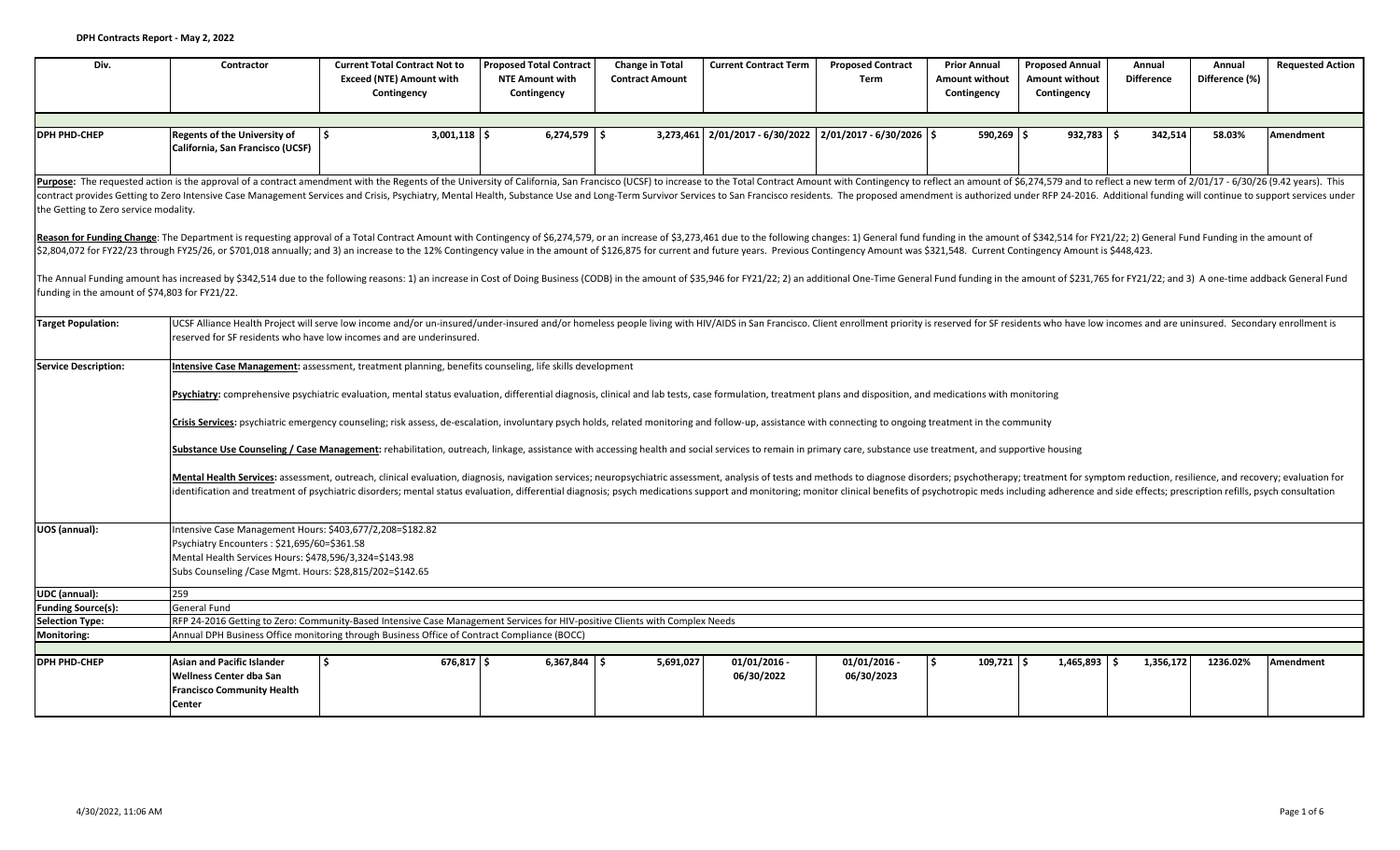| Div.                                                                                                                                                                                                                                                                                                                                                                                                                                                                                                                                                                                                                                                                                                    | Contractor | <b>Current Total Contract Not to</b><br><b>Exceed (NTE) Amount with</b> | <b>Proposed Total Contract</b><br><b>NTE Amount with</b> | <b>Change in Total</b><br><b>Contract Amount</b> | <b>Current Contract Term</b> | <b>Proposed Contract</b><br>Term | <b>Prior Annual</b><br><b>Amount without</b> | <b>Proposed Annual</b><br><b>Amount without</b> | Annual<br><b>Difference</b> | Annual<br>Difference (%) | <b>Requested Action</b> |  |  |
|---------------------------------------------------------------------------------------------------------------------------------------------------------------------------------------------------------------------------------------------------------------------------------------------------------------------------------------------------------------------------------------------------------------------------------------------------------------------------------------------------------------------------------------------------------------------------------------------------------------------------------------------------------------------------------------------------------|------------|-------------------------------------------------------------------------|----------------------------------------------------------|--------------------------------------------------|------------------------------|----------------------------------|----------------------------------------------|-------------------------------------------------|-----------------------------|--------------------------|-------------------------|--|--|
|                                                                                                                                                                                                                                                                                                                                                                                                                                                                                                                                                                                                                                                                                                         |            | Contingency                                                             | Contingency                                              |                                                  |                              |                                  | Contingency                                  | Contingency                                     |                             |                          |                         |  |  |
| Purpose: The requested action is the approval of a contract amendment with the Asian and Pacific Islander Wellness Center dba San Francisco Community Health Center to increase the Total Contract Amount with Contingency to<br>01/01/2016 - 06/30/2023 (6.5 years). This contract provides for PrEP Navigation and Linkage to Care services. The proposed amendment is authorized under RFP 24-2015. Funding will continue to support the PrEP Navigation mod<br>Mayor's Local Emergency Declaration on the Drug Overdoses in the Tenderloin dated 12/17/2021. Supplemental Declarations were issued on 12/27/2021 and 1/21/2022, to which the Department of Public Health responded.                 |            |                                                                         |                                                          |                                                  |                              |                                  |                                              |                                                 |                             |                          |                         |  |  |
| Reason for Funding Change: The Department is requesting approval of a Total Contract Amount of \$6,367,844, or an increase of \$5,691,027 due to the following changes: 1) a General Fund increase in the amount of \$623,998 for<br>3) a General Fund increase in the amount of \$1,007,454 for FY21/22; 4) a General Fund increase in the amount of \$51,507 for FY22/23; 5) a CDC Grant Fund increase in the amount of \$5,000 for FY22/23; 6) a General Fund incre<br>applied to the 12% Contingency value only applied to current and future years. Previous Contingency Amount was \$18,521. Current Contingency Amount is \$623,493.                                                             |            |                                                                         |                                                          |                                                  |                              |                                  |                                              |                                                 |                             |                          |                         |  |  |
| The Annual Funding Amount in FY21/22 increased by \$1,356,172 due to the following reasons: 1) a one time General Fund amount of \$348,718 for FY21/22; 2) a one time General Fund in the amount of \$1,007,454.                                                                                                                                                                                                                                                                                                                                                                                                                                                                                        |            |                                                                         |                                                          |                                                  |                              |                                  |                                              |                                                 |                             |                          |                         |  |  |
| Please Note: A total of \$5,029,548 in additional funds have been allocated to provide navigation support in response to the Emergency Tenderloin Declaration issued by the Mayor. The additional \$5,029,548 is funded as follo<br>FY22/23. Of the amounts funded, \$1,007,454 for FY21/22 (YR1) and \$3,049,378 for FY22/23 (YR2) will be subcontracted out to provide services at the Linkage to Care Center. Independent Arts & Media (IAM) will provide subcont<br>provide subcontracting services for FY22/23. APIWC dba SFCHC will receive a 7.5% indirect fee and the remaining will be for the direct services being provided by these subcontractors. For YR1, APIWC will receive \$70,287, w |            |                                                                         |                                                          |                                                  |                              |                                  |                                              |                                                 |                             |                          |                         |  |  |

will receive \$212,747, while \$2,836,631 will go to direct services for a total of \$1,007,454.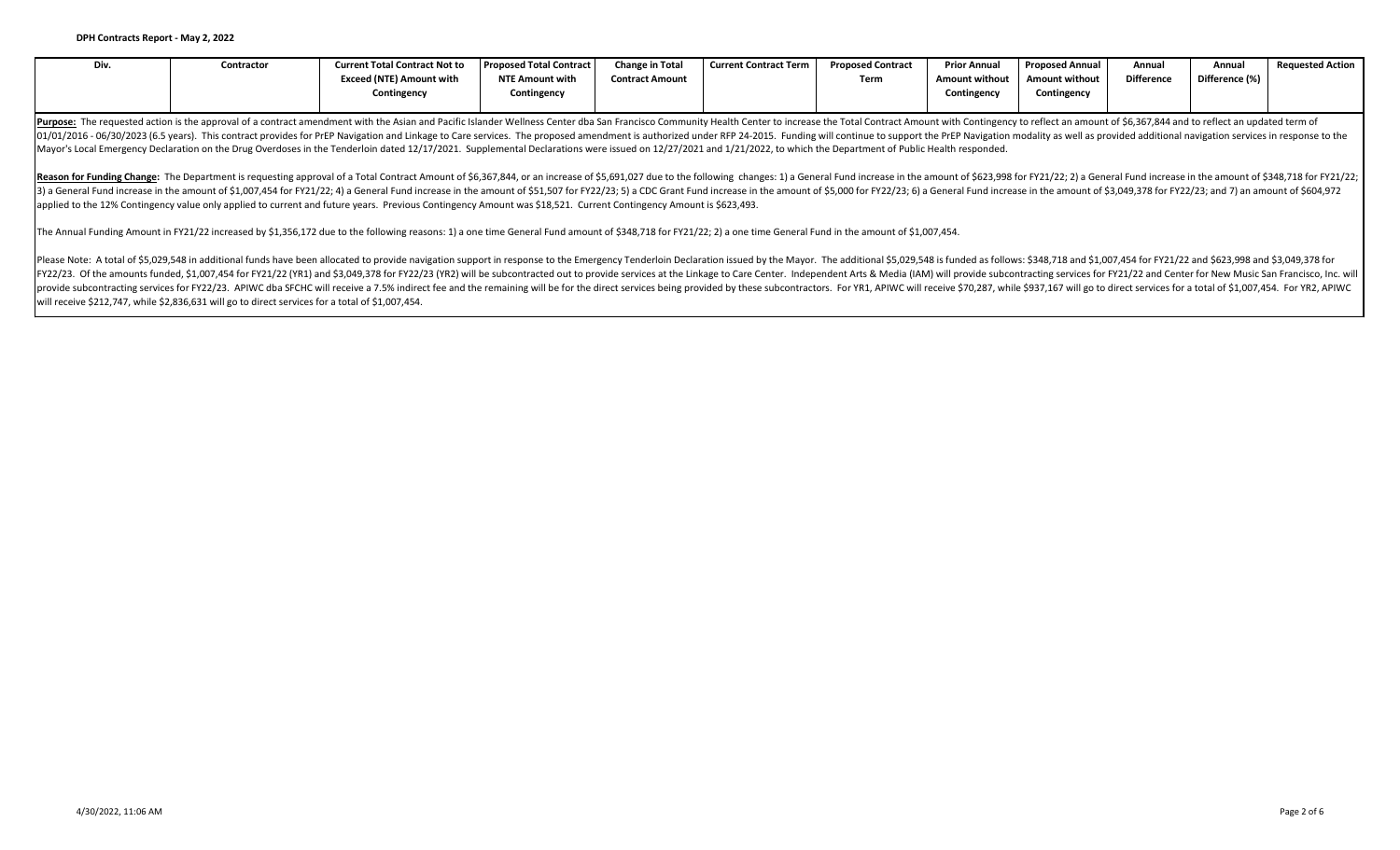| Div.                        | Contractor                                                                                                                                                                                                                                                                                                          | <b>Current Total Contract Not to</b><br><b>Exceed (NTE) Amount with</b><br>Contingency                                                                                                                                                                                                                                                                                                                                                                                                                                                                                                                                                                                                                                                                                                                                                                                                                                                                                                                                                                                                                                                                                                                                                                                                                                                                                                                                                                                                                                                                                                                                                                                                                                                                                                                                        | <b>Proposed Total Contract</b><br><b>NTE Amount with</b><br>Contingency | <b>Change in Total</b><br><b>Contract Amount</b> | <b>Current Contract Term</b> | <b>Proposed Contract</b><br>Term | <b>Prior Annual</b><br>Amount without<br>Contingency | <b>Proposed Annual</b><br>Amount without<br>Contingency | Annual<br><b>Difference</b> | Annual<br>Difference (%) | <b>Requested Action</b> |  |  |
|-----------------------------|---------------------------------------------------------------------------------------------------------------------------------------------------------------------------------------------------------------------------------------------------------------------------------------------------------------------|-------------------------------------------------------------------------------------------------------------------------------------------------------------------------------------------------------------------------------------------------------------------------------------------------------------------------------------------------------------------------------------------------------------------------------------------------------------------------------------------------------------------------------------------------------------------------------------------------------------------------------------------------------------------------------------------------------------------------------------------------------------------------------------------------------------------------------------------------------------------------------------------------------------------------------------------------------------------------------------------------------------------------------------------------------------------------------------------------------------------------------------------------------------------------------------------------------------------------------------------------------------------------------------------------------------------------------------------------------------------------------------------------------------------------------------------------------------------------------------------------------------------------------------------------------------------------------------------------------------------------------------------------------------------------------------------------------------------------------------------------------------------------------------------------------------------------------|-------------------------------------------------------------------------|--------------------------------------------------|------------------------------|----------------------------------|------------------------------------------------------|---------------------------------------------------------|-----------------------------|--------------------------|-------------------------|--|--|
| <b>Target Population:</b>   | drugs.                                                                                                                                                                                                                                                                                                              | The target population for the PrEP Navigation Counseling and Recruitment and/or Linkage Efforts will be all ethnicities and populations within San Francisco, with focused expertise to meet the unique needs of men who have<br>navigators will prioritize populations disproportionately impacted by HIV infection, including men who have sex with men (MSM) < 26 years of age, MSM of color, transgender women who have sex with men, transgender men who h                                                                                                                                                                                                                                                                                                                                                                                                                                                                                                                                                                                                                                                                                                                                                                                                                                                                                                                                                                                                                                                                                                                                                                                                                                                                                                                                                               |                                                                         |                                                  |                              |                                  |                                                      |                                                         |                             |                          |                         |  |  |
|                             |                                                                                                                                                                                                                                                                                                                     | The target population for the Tenderloin Navigation, Recruitment and/Linkage and the Linkage to Care Center will be all ethnicities and populations within San Francisco, with focused expertise to meet the unique needs of p<br>Neighborhood who are experiencing homelessness and housing instability, food insecurity, and/or untreated substance use and mental health conditions.                                                                                                                                                                                                                                                                                                                                                                                                                                                                                                                                                                                                                                                                                                                                                                                                                                                                                                                                                                                                                                                                                                                                                                                                                                                                                                                                                                                                                                       |                                                                         |                                                  |                              |                                  |                                                      |                                                         |                             |                          |                         |  |  |
| <b>Service Description:</b> |                                                                                                                                                                                                                                                                                                                     | Prep Navigation Counseling and Recruitment and/or Linkage Efforts: Outreach staff will include PrEP outreach as part of their regular health education outreach and HIV prevention services, staff will directly link clients<br>assessing and providing linkage to care, helping clients with paperwork during medical appointments or for any other documentation as needed, provide case management by creating PrEP Care Plans that track 1-2 major goals o<br>life and create ongoing "check-ins" to track PrEP Care Plan success, provide health education by using a trauma- informed approach to explore fears, stigma, and barriers to adherence, and conduct ongoing risk reduction cou<br>PrEP within the gay/bi community and/or Transgender community including tracking hormone interactions, negotiating PrEP with future partners, etc.; as well as Recruitment & Linkage activities at high density locations in S<br>school programs, etc) where they will be available to discuss PrEP with members of the target populations. Clients requiring a higher level of support will be referred directly to IRRC/PCM services at SFCHC Center.<br>Tenderloin Navigation, Recruitment and/or Linkage Efforts: Outreach staff will provide client referrals & linkages to emergency care services, including HIV & Hepatitis C testing, housing, nutrition, pet support, public be<br>health care, substance use care, and medical care), and other emergency/urgent care services.<br>Tenderloin Linkage Center: Referrals from the Outreach staff will be made to the Linkage to Care Center which is located in UN Plaza/Civic Center for emergency resources including housing, nutrition, pet support, public be<br>health care, substance use care, and medical care), and other emergent/urgent services. |                                                                         |                                                  |                              |                                  |                                                      |                                                         |                             |                          |                         |  |  |
| UOS (annual):               | PrEP Navigation Counseling Hours: \$56,031/400 = \$140.08<br>Recruitment/Linkage to Care Hours: \$53,690/104 = \$516.25<br>API - Tenderloin Emergency Response Linkage to Care Months: \$348,718/6 = \$58,119.67<br>API - Tenderloin Emergency Response Linkage to Care Center Months: \$1,007,454/4 = \$251,863.50 |                                                                                                                                                                                                                                                                                                                                                                                                                                                                                                                                                                                                                                                                                                                                                                                                                                                                                                                                                                                                                                                                                                                                                                                                                                                                                                                                                                                                                                                                                                                                                                                                                                                                                                                                                                                                                               |                                                                         |                                                  |                              |                                  |                                                      |                                                         |                             |                          |                         |  |  |
| NOC (annual):               | n/a                                                                                                                                                                                                                                                                                                                 |                                                                                                                                                                                                                                                                                                                                                                                                                                                                                                                                                                                                                                                                                                                                                                                                                                                                                                                                                                                                                                                                                                                                                                                                                                                                                                                                                                                                                                                                                                                                                                                                                                                                                                                                                                                                                               |                                                                         |                                                  |                              |                                  |                                                      |                                                         |                             |                          |                         |  |  |
| <b>Funding Source(s):</b>   | General Fund & CDC                                                                                                                                                                                                                                                                                                  |                                                                                                                                                                                                                                                                                                                                                                                                                                                                                                                                                                                                                                                                                                                                                                                                                                                                                                                                                                                                                                                                                                                                                                                                                                                                                                                                                                                                                                                                                                                                                                                                                                                                                                                                                                                                                               |                                                                         |                                                  |                              |                                  |                                                      |                                                         |                             |                          |                         |  |  |
| Selection Type:             | RFP 24-2015                                                                                                                                                                                                                                                                                                         |                                                                                                                                                                                                                                                                                                                                                                                                                                                                                                                                                                                                                                                                                                                                                                                                                                                                                                                                                                                                                                                                                                                                                                                                                                                                                                                                                                                                                                                                                                                                                                                                                                                                                                                                                                                                                               |                                                                         |                                                  |                              |                                  |                                                      |                                                         |                             |                          |                         |  |  |
| <b>Monitoring</b>           |                                                                                                                                                                                                                                                                                                                     | Annual DPH Business Office monitoring through Business Office of Contract Compliance (BOCC)                                                                                                                                                                                                                                                                                                                                                                                                                                                                                                                                                                                                                                                                                                                                                                                                                                                                                                                                                                                                                                                                                                                                                                                                                                                                                                                                                                                                                                                                                                                                                                                                                                                                                                                                   |                                                                         |                                                  |                              |                                  |                                                      |                                                         |                             |                          |                         |  |  |
| <b>DPH PHD-CHEP</b>         | <b>San Francisco AIDS Foundation</b>                                                                                                                                                                                                                                                                                | \$6,300,622                                                                                                                                                                                                                                                                                                                                                                                                                                                                                                                                                                                                                                                                                                                                                                                                                                                                                                                                                                                                                                                                                                                                                                                                                                                                                                                                                                                                                                                                                                                                                                                                                                                                                                                                                                                                                   | \$7,695,276                                                             | \$1,394,654                                      | 07/01/2020 -                 | 07/01/2020 -                     | \$3,055,619                                          | \$1,572,614                                             | (1,483,005)<br>-Ś.          | $-94.30%$                | Amendment               |  |  |
|                             |                                                                                                                                                                                                                                                                                                                     |                                                                                                                                                                                                                                                                                                                                                                                                                                                                                                                                                                                                                                                                                                                                                                                                                                                                                                                                                                                                                                                                                                                                                                                                                                                                                                                                                                                                                                                                                                                                                                                                                                                                                                                                                                                                                               |                                                                         |                                                  | 06/30/2022                   | 12/31/2022                       |                                                      |                                                         |                             |                          |                         |  |  |
|                             |                                                                                                                                                                                                                                                                                                                     | Purpose: The requested action is the approval of a contract amendment with the San Francisco AIDS Foundation to increase the Total Contract Amount with Contingency to reflect \$7,695,276 and to reflect an updated term of 7/<br>Commission previously approved this contract on September 7th, 2021. This contract provides HIV Prevention Services for gay men and other MSM (G/MSM), TFSM who live in San Francisco. These services are authorized under the<br>services pending the completion of a new solicitation. Additional funding will continue to support services under the category of HIV Testing, HERR (HIV Risk Reduction), and Special Projects: African American MSM and MSM m<br>Reason for Funding Change: The Department is requesting the approval of a Total Contract Amount with Contingency of \$7,695,276, or an increase of \$1,394,654 due to the following changes: (1) a General Fund increase in the<br>12/31/22) and (2) A decrease in the amount of \$177,960 in the 12% Contingency. Previous Contingency Amount was \$366,674 and the current Contingency Amount is \$188,714.<br>To Note: Previous annual funding was in the amount of \$3,055,619, and a 6 month allocation of this annual funding (i.e. half) would be \$1,527,810. However, the proposed six-month budget is higher by \$44,408 to reflect a pr                                                                                                                                                                                                                                                                                                                                                                                                                                                                     |                                                                         |                                                  |                              |                                  |                                                      |                                                         |                             |                          |                         |  |  |
| <b>Target Population:</b>   | methamphetamine and other substances.                                                                                                                                                                                                                                                                               | There are four programs supported by this contract, 1) HIV Testing: target population for HIV Testing are wide range of gay men and other MSM, IDUs, and TFSM through our HIV testing sites strategically located in the city'<br>Tenderloin, 2) Health Education for gay men and other MSM (G/MSM) who reside in San Francisco and use methamphetamine and other substances, 3) African American Prevention Initiative focused on the needs of African-American<br>reside in San Francisco, with a focus on the Tenderloin and Castro neighborhoods, and 4) Prevention Program for HIV positive persons including the Shanti LIFE Program and Case Management for gay men and other MSM (G/MSM) w                                                                                                                                                                                                                                                                                                                                                                                                                                                                                                                                                                                                                                                                                                                                                                                                                                                                                                                                                                                                                                                                                                                            |                                                                         |                                                  |                              |                                  |                                                      |                                                         |                             |                          |                         |  |  |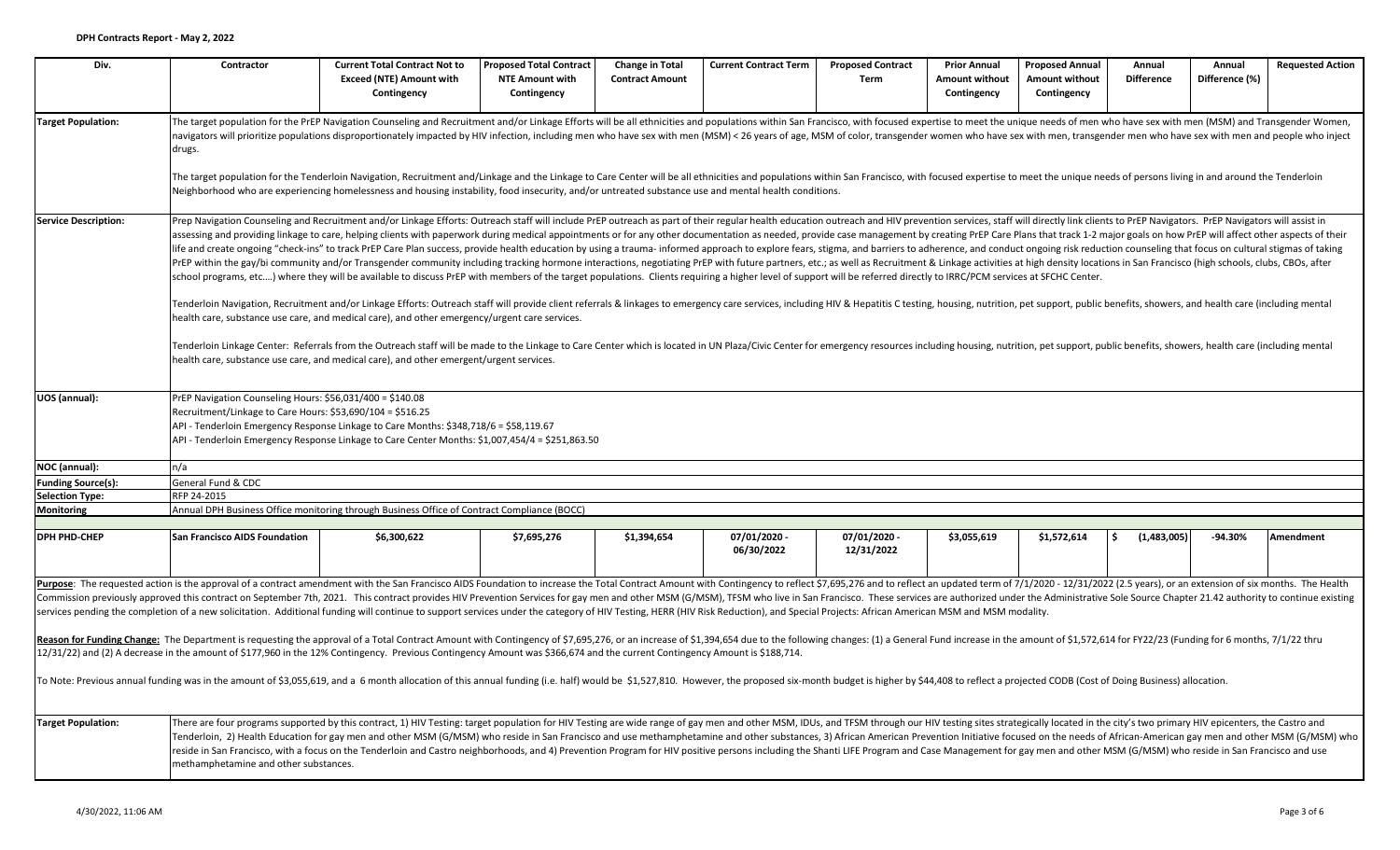| Div.                 | Contractor                                                                                                                                                                                                                                                                                                                                                                                                                                                                                                                                                                                                                                                                                                                                                                                                                                                                                                                                                                                                                                                                                                                                                                                                                                                                                                                                                                                                                                   | <b>Current Total Contract Not to</b><br><b>Exceed (NTE) Amount with</b><br>Contingency | <b>Proposed Total Contract</b><br>NTE Amount with<br>Contingency | <b>Change in Total</b><br><b>Contract Amount</b> | <b>Current Contract Term</b> | <b>Proposed Contract</b><br>Term | <b>Prior Annual</b><br><b>Amount without</b><br>Contingency | <b>Proposed Annual</b><br><b>Amount without</b><br>Contingency | Annual<br><b>Difference</b> | Annual<br>Difference (%) | <b>Requested Action</b> |  |  |
|----------------------|----------------------------------------------------------------------------------------------------------------------------------------------------------------------------------------------------------------------------------------------------------------------------------------------------------------------------------------------------------------------------------------------------------------------------------------------------------------------------------------------------------------------------------------------------------------------------------------------------------------------------------------------------------------------------------------------------------------------------------------------------------------------------------------------------------------------------------------------------------------------------------------------------------------------------------------------------------------------------------------------------------------------------------------------------------------------------------------------------------------------------------------------------------------------------------------------------------------------------------------------------------------------------------------------------------------------------------------------------------------------------------------------------------------------------------------------|----------------------------------------------------------------------------------------|------------------------------------------------------------------|--------------------------------------------------|------------------------------|----------------------------------|-------------------------------------------------------------|----------------------------------------------------------------|-----------------------------|--------------------------|-------------------------|--|--|
| Service Description: | <b>HIV Testing: Activities include HIV Testing.</b><br>Recruitment & Linkages: These activities provides community outreach activities to reach the targeted communities in high risk situations to increase their knowledge, access and utilization of HIV CTL (Counseling, Testing,<br>Events: These services provides for prevention activities, events, to specifically target the communities affected by HIV.<br>Groups: Group sessions that consist of a series of workshops, groups, or meetings that introduce HIV issues and link them to other life issues not as easily or immediately understood as relating to HIV.<br>Individual Risk Reduction Counseling: Individual intensive session that focuses on information about HIV (e.g., transmission, behavior change), motivational activities, skills-building, self-esteem issues, social support,<br>Prevention Case Management/Risk Reduction: These activities are to provide a structured one-on-one intervention for transgenders in high-risk situations.<br>Social Marketing: Monthly Campaigns that provide HIV awareness and information to targeted communities.<br>Condom Distribution: Monthly distribution of condoms.<br>Training: Training activities that provide data and information that will enhance methods to engage the targeted communities.<br><b>Outreach:</b> These services are provided to specifically target the communities affected by HIV. |                                                                                        |                                                                  |                                                  |                              |                                  |                                                             |                                                                |                             |                          |                         |  |  |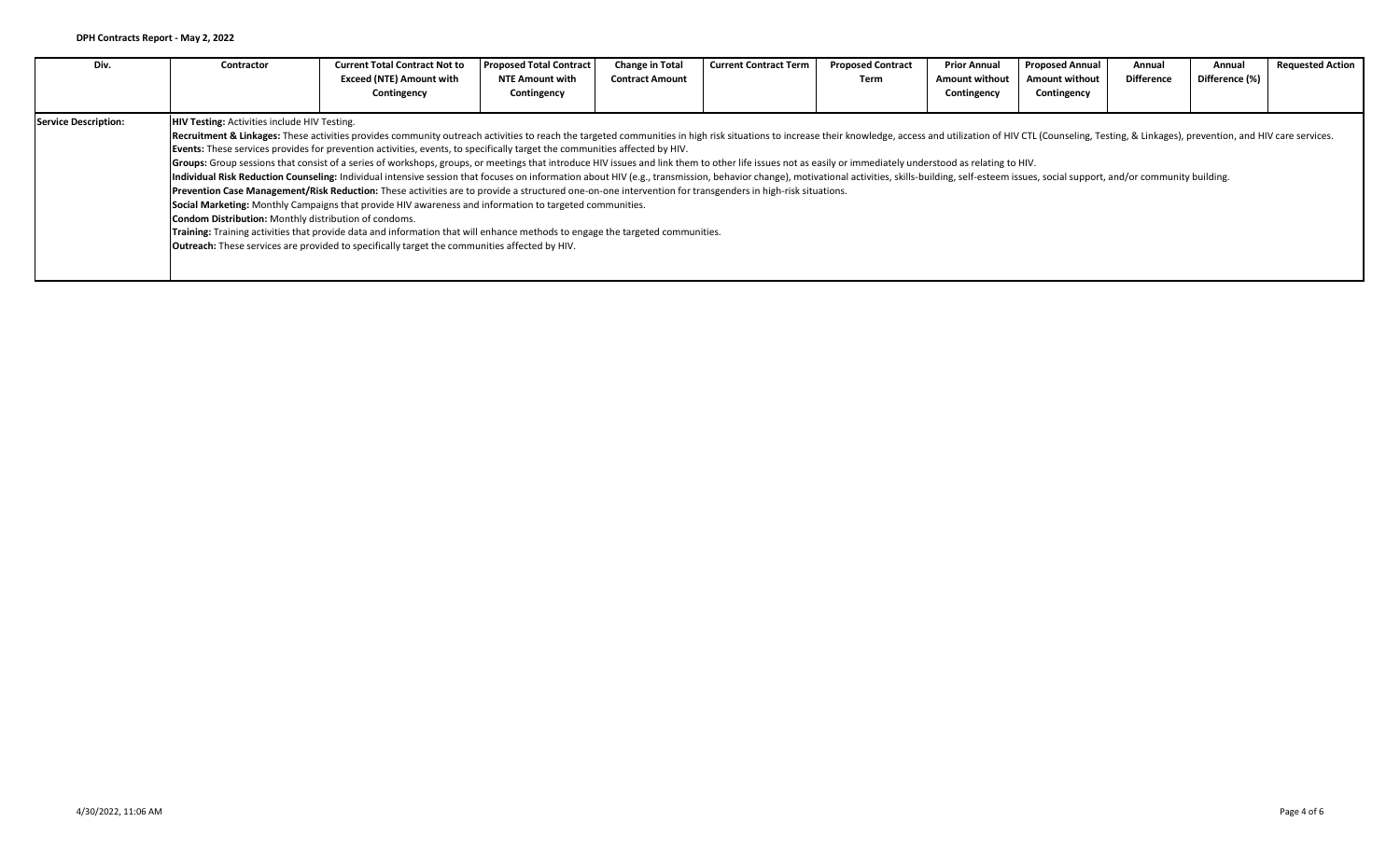| Div.                        | Contractor                                                                                                                                                                                                                                                                                                                                                                                                                      | <b>Current Total Contract Not to</b><br><b>Exceed (NTE) Amount with</b><br>Contingency                                                                                                                                                                                                                                                                                                                                                                                                                                                                                                                                                                                                                                                                                                                                                                                                                                                                                                                                                                                                                                                     | <b>Proposed Total Contract</b><br><b>NTE Amount with</b><br>Contingency | <b>Change in Total</b><br><b>Contract Amount</b> | <b>Current Contract Term</b> | <b>Proposed Contract</b><br>Term | <b>Prior Annual</b><br>Amount without<br>Contingency | <b>Proposed Annual</b><br><b>Amount without</b><br>Contingency | Annual<br><b>Difference</b> | Annual<br>Difference (%) | <b>Requested Action</b> |
|-----------------------------|---------------------------------------------------------------------------------------------------------------------------------------------------------------------------------------------------------------------------------------------------------------------------------------------------------------------------------------------------------------------------------------------------------------------------------|--------------------------------------------------------------------------------------------------------------------------------------------------------------------------------------------------------------------------------------------------------------------------------------------------------------------------------------------------------------------------------------------------------------------------------------------------------------------------------------------------------------------------------------------------------------------------------------------------------------------------------------------------------------------------------------------------------------------------------------------------------------------------------------------------------------------------------------------------------------------------------------------------------------------------------------------------------------------------------------------------------------------------------------------------------------------------------------------------------------------------------------------|-------------------------------------------------------------------------|--------------------------------------------------|------------------------------|----------------------------------|------------------------------------------------------|----------------------------------------------------------------|-----------------------------|--------------------------|-------------------------|
| UOS (annual):               | HIV Tests: \$722,770/5,925=\$121.99<br>Recruitment & Linkage Hours: \$71,900/548=\$131.20<br>Events: \$147,105/29=\$5,072.59<br>Group Session Hours: \$280,670/872=\$321.87<br>Preventive Case Management Hours: \$196,418/1,020=\$192.57<br>Social Marketing Months: \$21,415/6=\$3,569.21<br>Condom Distribution Months: \$8,555/6=\$1,425.78<br>Training Hours: \$4,909/12=\$409.04<br>Outreach Hours: \$42,202/120=\$351.68 | Individual Risk Reduction Counseling Hours: \$76,670/325=\$235.90                                                                                                                                                                                                                                                                                                                                                                                                                                                                                                                                                                                                                                                                                                                                                                                                                                                                                                                                                                                                                                                                          |                                                                         |                                                  |                              |                                  |                                                      |                                                                |                             |                          |                         |
| NOC (annual)                | 3.083                                                                                                                                                                                                                                                                                                                                                                                                                           |                                                                                                                                                                                                                                                                                                                                                                                                                                                                                                                                                                                                                                                                                                                                                                                                                                                                                                                                                                                                                                                                                                                                            |                                                                         |                                                  |                              |                                  |                                                      |                                                                |                             |                          |                         |
| <b>Funding Source(s):</b>   | General Fund & CDC                                                                                                                                                                                                                                                                                                                                                                                                              |                                                                                                                                                                                                                                                                                                                                                                                                                                                                                                                                                                                                                                                                                                                                                                                                                                                                                                                                                                                                                                                                                                                                            |                                                                         |                                                  |                              |                                  |                                                      |                                                                |                             |                          |                         |
| <b>Selection Type</b>       | Administrative Sole Source Chapter 21.42                                                                                                                                                                                                                                                                                                                                                                                        |                                                                                                                                                                                                                                                                                                                                                                                                                                                                                                                                                                                                                                                                                                                                                                                                                                                                                                                                                                                                                                                                                                                                            |                                                                         |                                                  |                              |                                  |                                                      |                                                                |                             |                          |                         |
| <b>Monitoring</b>           |                                                                                                                                                                                                                                                                                                                                                                                                                                 | Annual DPH Business Office monitoring through Business Office of Contract Compliance (BOCC)                                                                                                                                                                                                                                                                                                                                                                                                                                                                                                                                                                                                                                                                                                                                                                                                                                                                                                                                                                                                                                                |                                                                         |                                                  |                              |                                  |                                                      |                                                                |                             |                          |                         |
| <b>BHS</b>                  | <b>Felton Institute (Family Service</b>                                                                                                                                                                                                                                                                                                                                                                                         | \$36,533,164                                                                                                                                                                                                                                                                                                                                                                                                                                                                                                                                                                                                                                                                                                                                                                                                                                                                                                                                                                                                                                                                                                                               | \$77,605,232                                                            | \$41,072,068                                     | $7/1/18 - 6/30/22$           | $7/1/17 - 6/30/27$               | \$9,450,983                                          | \$9,450,983                                                    | Ŝ.                          | 0.00%                    | <b>Amendment</b>        |
|                             | Agency)                                                                                                                                                                                                                                                                                                                                                                                                                         |                                                                                                                                                                                                                                                                                                                                                                                                                                                                                                                                                                                                                                                                                                                                                                                                                                                                                                                                                                                                                                                                                                                                            |                                                                         |                                                  |                              |                                  |                                                      |                                                                |                             |                          |                         |
| <b>Target Population:</b>   | Reason for Funding Change: The Department is requesting the approval of an increase of \$41,072,068 to provide annual funding for each of the additional five years. The annual amount is reduced to \$6.9 million in FY24-25 th<br>12%, or \$5,910,538 applied to the total funding from FY22-23 through the end of the proposed term.<br>Adults, Older Adults, Children, Youth, and Families in SF                            |                                                                                                                                                                                                                                                                                                                                                                                                                                                                                                                                                                                                                                                                                                                                                                                                                                                                                                                                                                                                                                                                                                                                            |                                                                         |                                                  |                              |                                  |                                                      |                                                                |                             |                          |                         |
|                             |                                                                                                                                                                                                                                                                                                                                                                                                                                 |                                                                                                                                                                                                                                                                                                                                                                                                                                                                                                                                                                                                                                                                                                                                                                                                                                                                                                                                                                                                                                                                                                                                            |                                                                         |                                                  |                              |                                  |                                                      |                                                                |                             |                          |                         |
| <b>Service Description:</b> | Family Partnerhsip.                                                                                                                                                                                                                                                                                                                                                                                                             | This contract provides services through multiple programs, including Outpatient Services, Adult and Transitional Age Youth Full Service Partnerships, Intensive Case Management, Early Psychosis programs (reMind, formerly Pr<br>deliver evidence based practices for individuals and families experiencing early signs and symptoms of psychotic disorders, the Full Circle Family Program providing trauam-informed mental health services to children and yo<br>Building/Clinicians's Academy providing training to providers in working with the TAY population (18-25 years of age), Provides program administration services for the Healing Circle, a group support program, and program a                                                                                                                                                                                                                                                                                                                                                                                                                                         |                                                                         |                                                  |                              |                                  |                                                      |                                                                |                             |                          |                         |
| UOS (annual):               | Prevention and Recovery Early Psychosis (PREP) - Cost Reimbursement: 16,864 + 468,125 + 33,014 = \$815,003 (CR)                                                                                                                                                                                                                                                                                                                 | Geriatrics Services West: [33,000 x \$3.81/min] + [121,400 x \$4.95/min] + [40,762 x \$9.15/min] + [120 x \$7.36/min] + [322.7 x \$177.28/hr] = \$1,157,293<br>Geriatric Services at Franklin/OP: [50,000 x \$3.81/min] + [\$73,550 x \$4.95/min] + [49,981 x \$9.15/min] + [900 x \$7.36/min] + [230 x \$177.31/hour] = \$1,059,058<br>Geriatric Intensive CM at Franklin: [54,766 x \$5.20/min] + [46,600 x \$6.74/min] + [18,050 x \$12.47/min] + [3,250 x \$10.03/min] + [485 x \$177.31/hr] = \$942,542<br>Older Adult FSP at Franklin: [82,200 x \$4.42/min] + [58,399 x 5.73/min] + [15,600 x \$10.60/min] + [2,752 x \$8.53/min] + [531 x \$177.31/hr] = \$1,075,523<br>Adlt Care Mgmt (Non-MHSA): [75,250 x \$4.25/min] + [51,333 x \$5.52/min] + [24,000 x \$10.20/min] + [72 x \$8.21/min] + [216 x \$177.31/hr] = \$927,513<br>ADULT FSP (MHSA): [65,000 x \$4.70/min] + [45,500 x \$6.10/min] + [15,767 x \$11.28/min] + [450 x \$9.07/min] + [525 x \$177.31/hr] = \$952,069<br>TAY FSP (MHSA): [25,150 x \$4.22/min] + [45,178 x \$5.48/min] + [8,920 x \$10.12/min] + [425 x \$8.15/min] + [327 x \$177.31/hr] = \$590,212 |                                                                         |                                                  |                              |                                  |                                                      |                                                                |                             |                          |                         |